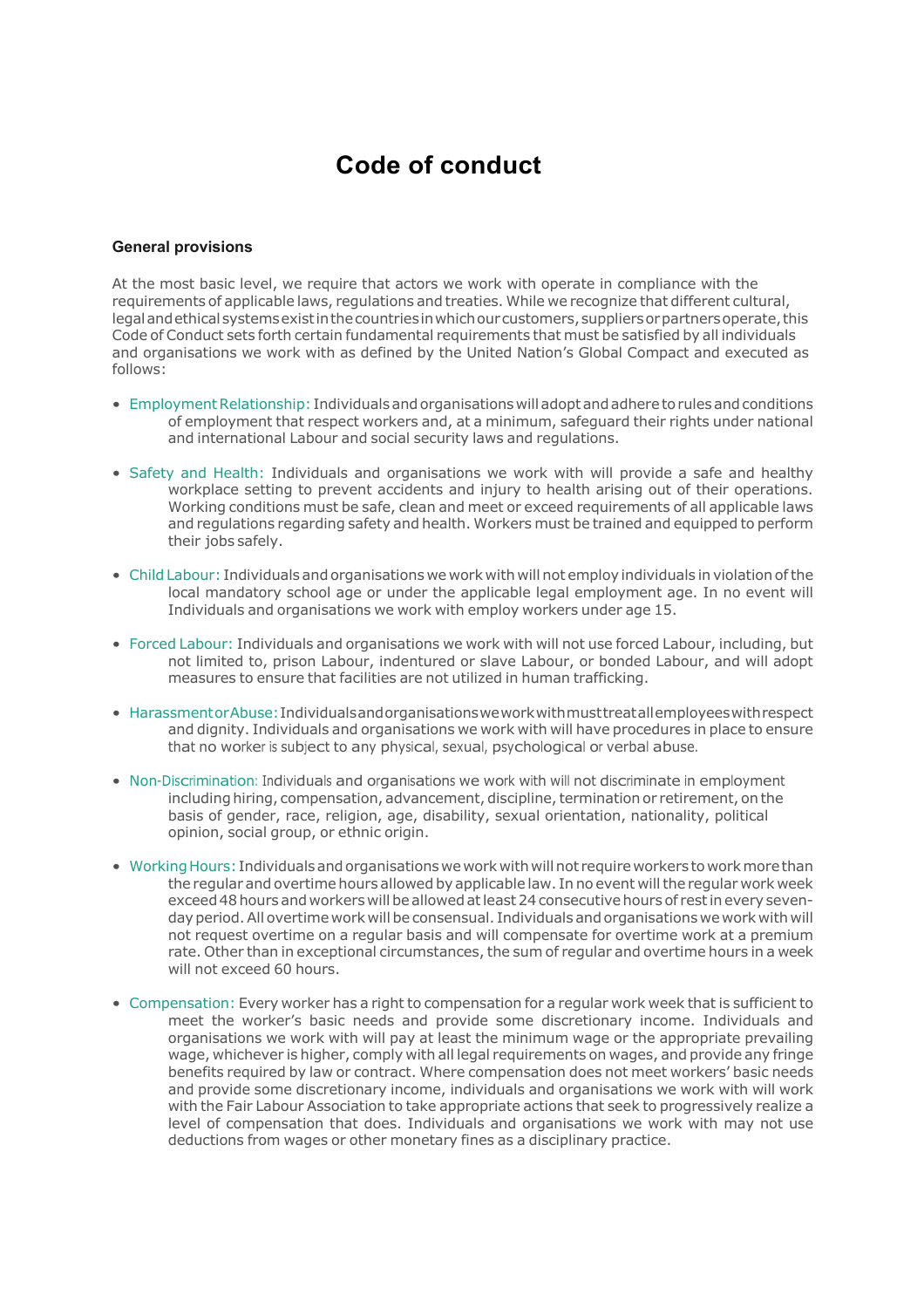- Freedom of Association and Collective Bargaining: Individuals and organisations we work with must recognize and respect the rights of workers to freedom of association and collective bargaining.
- Environmental Sustainability: Individuals and organisations we work with will adopt responsible measures to mitigate the negative impact that their operations have on the environment. At a minimum, this requires that individuals and organisations we work with comply with all local and applicable international laws protecting the environment, including proper storage and disposal of hazardous substances, and strive to conduct business in a manner that minimizes energy consumption and waste, optimizes the use of natural resources, and maximizes recycling.
- Customs Compliance: Individuals and organisations we work with will comply with all applicable customs laws and establish and maintain programs to safeguard against the illegal transshipment of products.
- Security:Individualsandorganisationsweworkwithwillmaintainsecurityprocedurestoguardagainst the introduction of non-manifested cargo into shipments, including, but not limited to compliance with all applicable requirements against terrorism, human trafficking, drug trafficking, etc.
- Posting Requirements: Individuals and organisations we work with will post this Code of Conduct in a conspicuous location accessible to all employees and visitors.
- Record Keeping: Individuals and organisations we work with will maintain complete andaccurate records with respect to the elements of this Code of Conduct.
- Enforcement: Hydrobox can employ internal, as well as independent auditors, to conduct audits to ensure compliance with this Code of Conduct.
- Violations: To report suspected violations of this Code of Conduct, please contact Hydrobox by emailing info@hydrobox.africa We strictly prohibit any retaliation against persons that report violations of this Code of Conduct or assist or participate in any manner in any investigation of possible violations of this Code of Conduct. Any retaliation should be reported to Hydrobox as outlined above.

## **Anti-bribery and anti-corruption**

Hydrobox is committed to compliance with all applicable anti-bribery and anti-corruption laws and regulations, through the visible commitment to the tenth principle of the United Nations Global Compact, impeding all forms of corruption, including extortion and bribery.

Accordingly, Hydrobox and all individuals and organisations we work with:

- will not make bribes, nor will we condone the offering of bribes on our behalf, in an attempt to try and gain business or personal benefit, or in an attempt to motivate another to act improperly;
- will not accept bribes, nor will we agree to them being accepted on our behalf;
- will avoid doing business with others who may harm our reputation by not respecting these values;
- will set out our processes for avoiding bribery, directly or indirectly;
- will recognize that certain donations, hospitality and gifts, either given or received, may be considered inappropriate in certain instances and we will all apply our minds to ensure that our motives remain to carry out our core operations;
- willmakesurethateveryoneinourbusiness,includingIndividualsandorganisationsweworkwithknow about our principles and we will require all relevant staff to commit to this Code of Conduct and